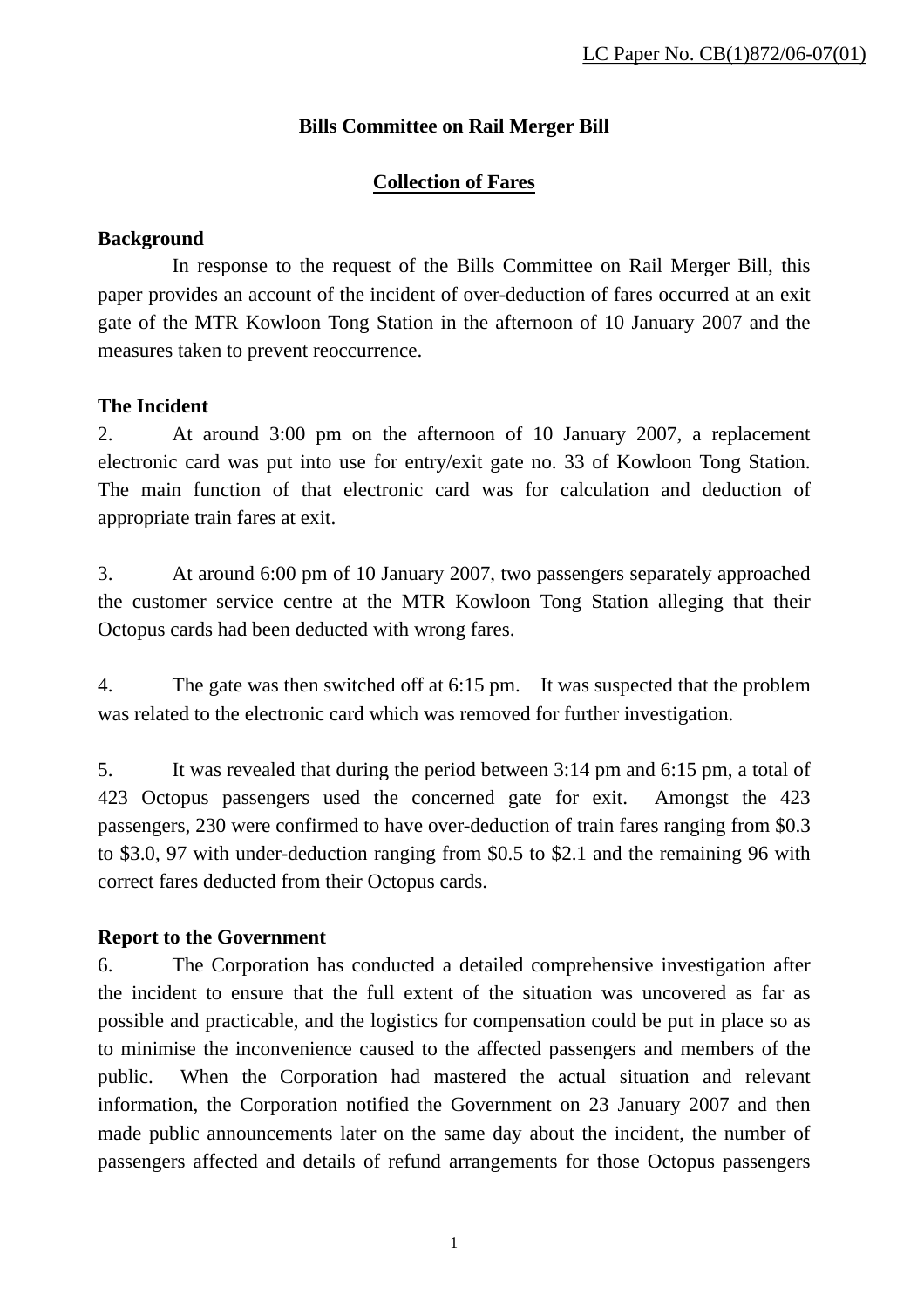who had had over-deduction. In response to Government's request for a report on the incident and that steps should be taken to enhance the existing preventive measures, the Corporation has provided relevant information to Government and implemented further improvements to its preventive measures, which are explained below.

## **Cause of Incident**

7. Investigations revealed that the incident was caused by a failure of a component inside the electronic card. The technical fault was only confined to exit gate number 33 of Kowloon Tong Station during the said duration mentioned in paragraph 5 above.

8. Under normal circumstances, the computer system will verify whether the card is working properly and is deducting the right fares from that specific station. Should any discrepancies or irregularities be detected, the system should automatically put the ticket gate concerned out of service.

9. In this instance, checking protocols on system health did not function correctly thereby permitting the gate to remain in service. Upon receipt of reports by two passengers of discrepancies in the fares deducted, the gate was immediately shut off.

#### **Remedial Actions**

10. The Corporation extended its apologies to all passengers who had been inconvenienced by this fault of an electronic card. Arrangements were made to passengers whose Octopus cards were over-deducted by the concerned gate by offering complimentary single-journey MTR tickets.

11. In addition to the public announcements made on 23 January 2007, notices were posted at the MTR Kowloon Tong Station to inform the travelling public of the incident and the ticket redemption arrangement at the station. A list containing the serial number of the 230 Octopus cards which were over-deducted in the incident was also made available at the Customer Service Centres of all MTR Stations. Similar information was also available from the MTR Hotline.

12. Up to 28 January 2007, a total of 3,620 calls / enquiries were received from passengers about this case. A total of 19 tickets have been redeemed by the affected passengers.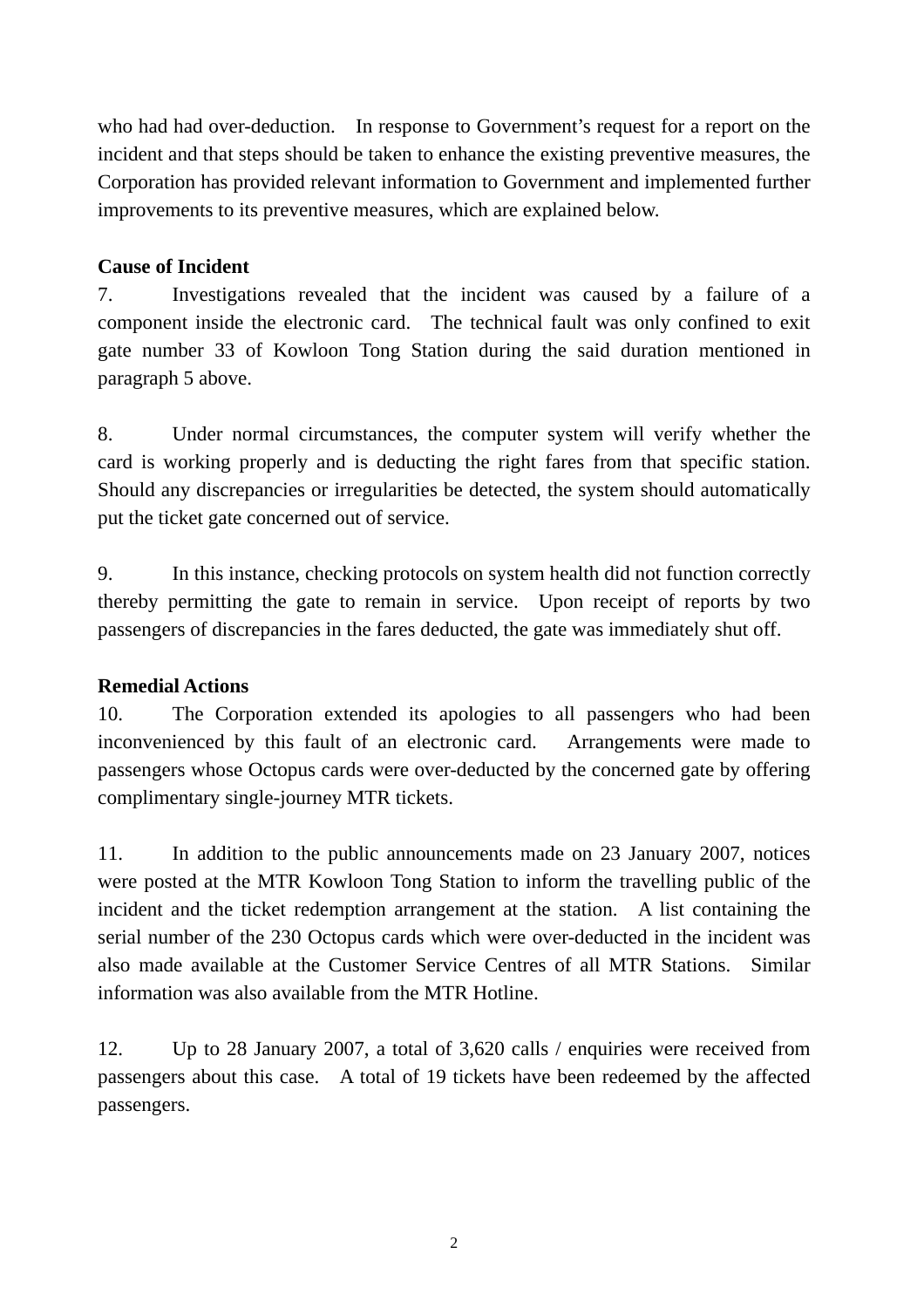#### **Preventive Measures and Further Improvements**

13. The Corporation has put in place established procedure and tests to ensure correct deduction of fares:

- (a) Daily automatic health checks an operating regime governing the proper working of the fare collection system and facilities is in place. Every night at the close of an operating day, the ticket gates are put out of use. Before the aforesaid facilities enter into service at the start of service on the following morning, there will be an automatic health check of the fare collection system and facilities to verify that they are in the proper working order. The station computer checks the fare table used in the ticket gate for fare deduction when (i) the gate is switched on early in the morning; (ii) when it is switched on after shutting down in case of power failure or for maintenance works. The checking is logged and can be printed to show if there are any irregularities. The station computer will keep communicating with the ticket gate at regular intervals;
- (b) Maintenance procedures if a defective electronic card of a ticket gate is replaced, the maintenance staff will validate the accuracy of the fare table and the internal communication with the station computer before reopening the ticket gate for passenger service. There are comprehensive procedures to manually verify that the fare input is correct and to perform intensive workshop tests by the maintenance staff, if necessary; and
- (c) Random checks in addition to the normal preventive maintenance activities, the ticket gates are also subject to random checks by railway staff to ensure proper working.

14. After the incident, the Corporation had examined carefully the result of the daily automatic health checks conducted over all ticket gates at all MTR stations the next morning which confirmed that all were functioning properly. It is noted that the incident occurred between the interval of daily automatic health checks. To prevent similar occurrence in the future, the Corporation has strengthened its electronic card testing process with additional validation checks at stations for card replacement. Additional validation checks are conducted manually each time after the replacement of the electronic card by another member of the staff before the exit gate is put into service again.